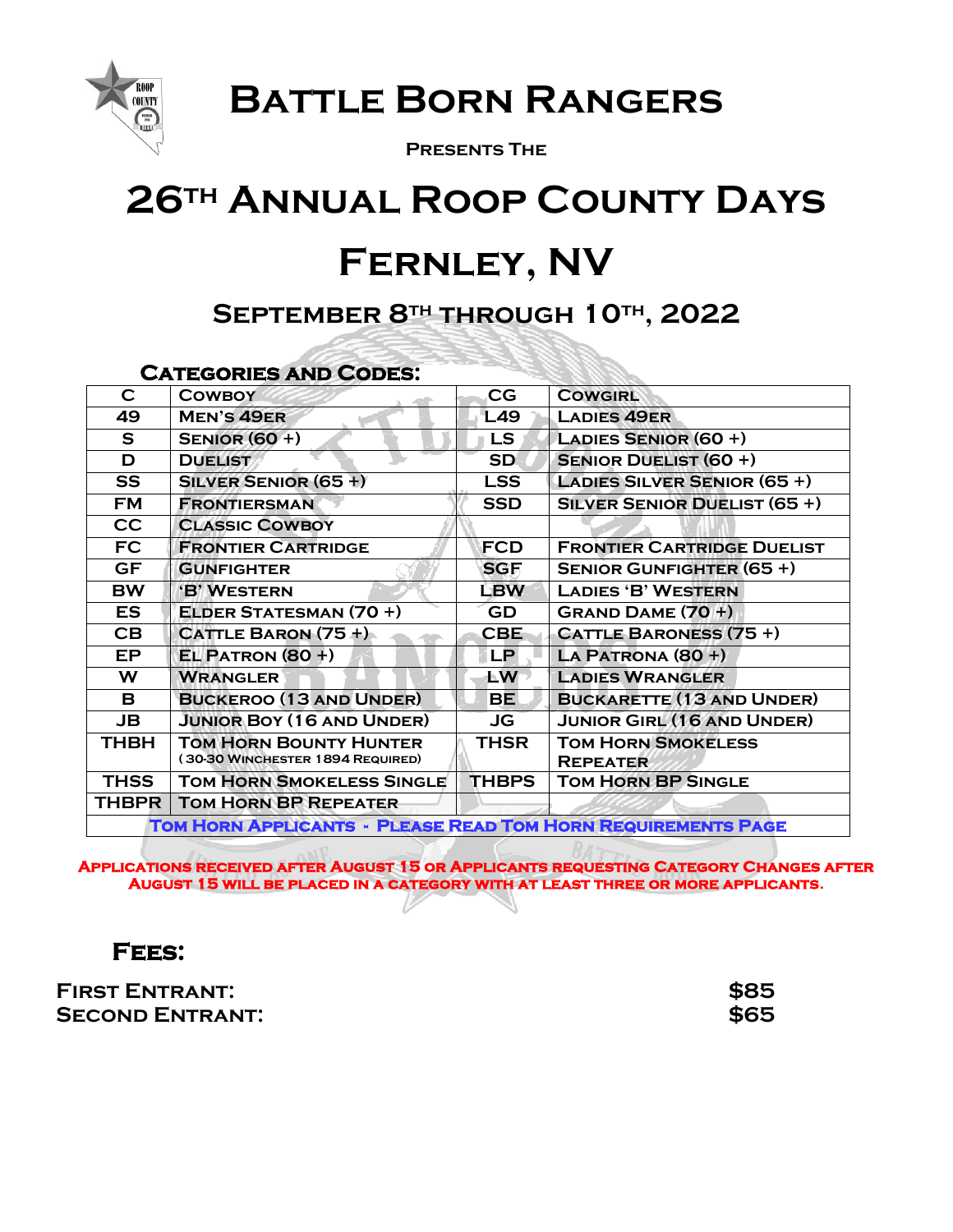

#### **Send this Page for Registration**

## **Make Checks Payable to: Battle Born Rangers, C/O Gary Devore, 3600 Douglas Dr., Washoe Valley NV 89704**

|                                                                      | <b>NAME</b>       | <b>ALIAS</b>        | <b>CATEGORY</b><br><b>CODE</b> |  |  |  |
|----------------------------------------------------------------------|-------------------|---------------------|--------------------------------|--|--|--|
| <b>SHOOTER</b><br>#1                                                 |                   |                     |                                |  |  |  |
| <b>SHOOTER</b><br>#2                                                 |                   |                     |                                |  |  |  |
| <b>STREET ADDRESS:</b>                                               |                   |                     |                                |  |  |  |
| CITY, STATE, AND ZIP.                                                |                   |                     |                                |  |  |  |
| EMAIL:<br><b>PHONE:</b>                                              |                   |                     |                                |  |  |  |
| <b>POSSE REQUEST (OPTIONAL):</b>                                     |                   |                     |                                |  |  |  |
| <b>SPECIAL REQUESTS:</b>                                             |                   |                     |                                |  |  |  |
| <b>MONEY MATTERS</b>                                                 |                   |                     |                                |  |  |  |
|                                                                      |                   | <b>SHOOTERS FEE</b> | <b>ROW TOTAL</b>               |  |  |  |
|                                                                      | <b>SHOOTER#1</b>  | \$85                |                                |  |  |  |
|                                                                      | <b>SHOOTER #2</b> | \$65                |                                |  |  |  |
|                                                                      |                   | <b>TOTAL</b>        |                                |  |  |  |
| EVENT SCHEDULE, SIDE MATCH AND BANQUET DETAILS TO FOLLOW.<br>LE BORN |                   |                     |                                |  |  |  |

## **26th Roop County Days Registration (under 16 Free)**

**A cancellation fee will be retained for matches cancelled after August 15.**

**Match and Registration Questions: Bordello Fellow: gadevore1@hotmail.com**